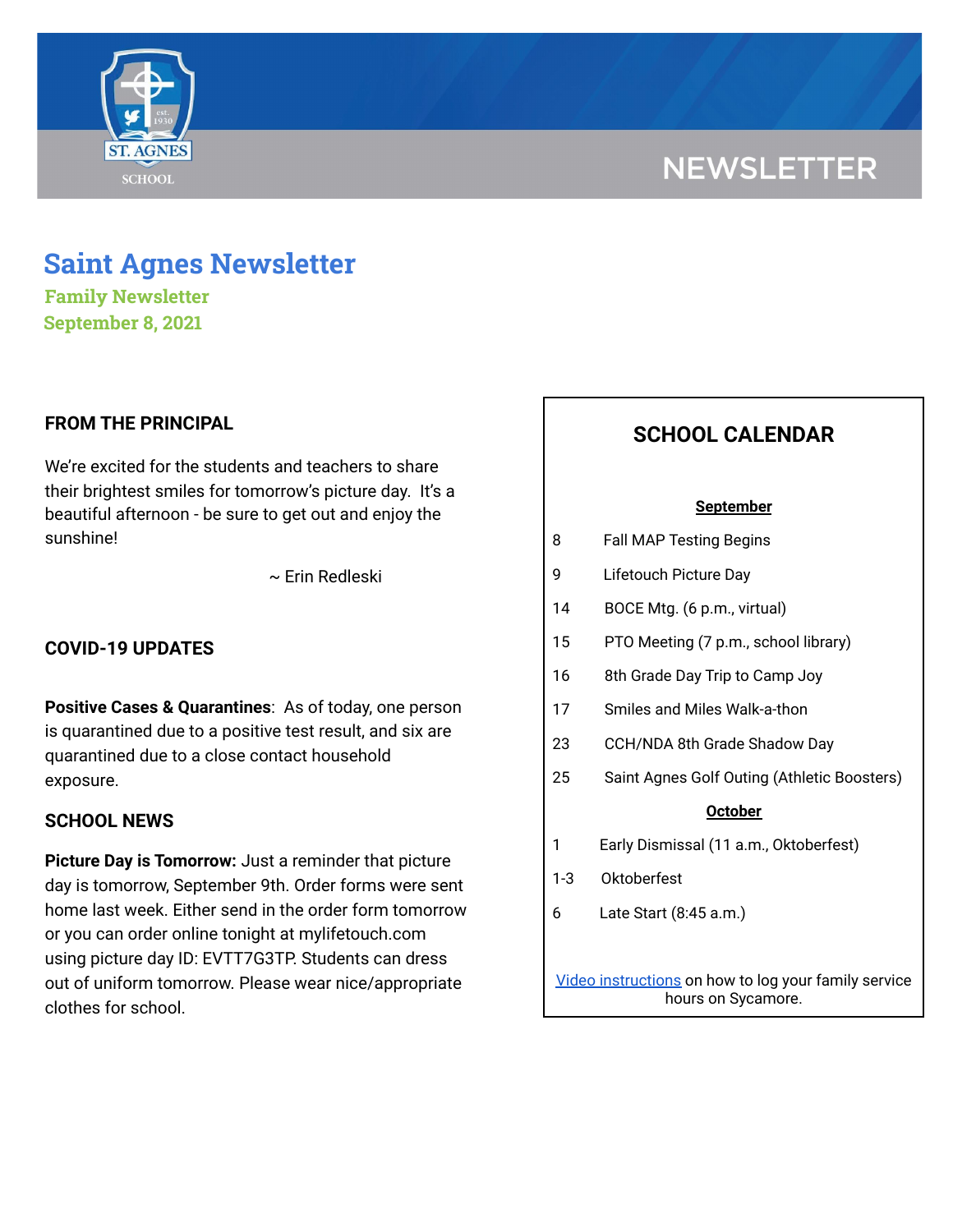**Odyssey of the Mind:** Do you have a child who loves to create, design, write, draw, act, or sing? Consider signing them up for Odyssey of the Mind! Kids in Odyssey of the Mind solve a problem in the form of a skit where they make their own costumes, design their own props, and write their own dialogue...and have a lot of fun! This program is for students in grades 1-8 and we can have as many teams of seven students as we have coaches for. Please fill out the [attached](https://school.saintagnes.com/wp-content/uploads/2021/09/2021-Interest-Form-OM.pdf) interest form by September 24th. Potential team problems can be found here: <https://www.odysseyofthemind.com/wp-content/uploads/2021/08/2022-LT-Synopses.pdf>

**School Emails**: If you have a [fuse.net](http://fuse.net/) email as your correspondence in Sycamore (which we use for email communications from school) we recommend adding or changing that email to a different email provider. Fuse.net is bouncing the batch emails from Sycamore. If you would like to keep your Fuse.net email as our correspondence, please reach out to Fuse.net and have them whitelist our domain @[saintagnes.com.](http://saintagnes.com/)

# **BOOSTERS**

**Booster help needed**: The Boosters are looking for a girls basketball director and other positions as well. Please contact Eric Dickman at ericd18@twc.com if interested.

**Basketball Registration for 2021-2022 Season:** Basketball registration is currently open. Deadline to register is Wednesday, September 15 for all grades. Saint Agnes offers basketball for students currently enrolled at St. Agnes in all grades. K-2 has the opportunity to participate in a 6 to 7 week instructional basketball session for boys and girls. This is held on Sunday afternoons starting in late October or early November. Grades 2 - 8 boys or girls will play in leagues hosted at various schools in the NKY area. Seasons start in the fall and run through winter. Registration for all leagues is found at the Boosters website: [http://tshq.bluesombrero.com/saintagnesboosters](https://urldefense.com/v3/__http:/tshq.bluesombrero.com/saintagnesboosters__;!!CsmrWXz9mOkSc4Hdn1fjj00!kHApvHlF-qTDyFF0uqUvT4URmQ4V13G9s2IVn6UEFeBIs9u27oKcSoL3n4kZC1VR$) (Click on "Registration Info"). For any additional questions about the basketball programs, contact Rob Lynch at roblynch474@gmail.com for boys, contact Ken Schneider at kwschneider@gaig.com for girls, and contact Chris Lantz at lantzcm@gmail.com for K-2 Instructional Basketball.

**Smiles and Miles:** Smiles and Miles is an annual tradition in the Saint Agnes community to honor Maria Schaffstein and Katie Stewart, former students who lost their lives. In years past, we have come together mid- September for the 5K walk/run and fellowship. The funds raised from Smiles and Miles events support scholarships for students entering high school, Saint Agnes School, Boosters and Parish. This year, on Friday September 17, we are transitioning the event to an in-school walk-a-thon for all students. Every student will have a pledge site and will receive a t-shirt. Volunteers, who are current on Virtus training, will be needed the day of the event. Event information will be sent home soon. If you have any questions, would like to volunteer, or would like to sponsor the event as a company or family, please email smilesandmiles5k@gmail.com.

#### **Mission Statement of Saint Agnes School**

Saint Agnes School exists to provide excellence in Catholic education while inspiring and empowering our students to live the Gospel message of Jesus Christ. As compassionate and faithful Christians, we continue to pursue our spiritual journey, achieve our highest academic potential, and be stewards of the Catholic faith to others.